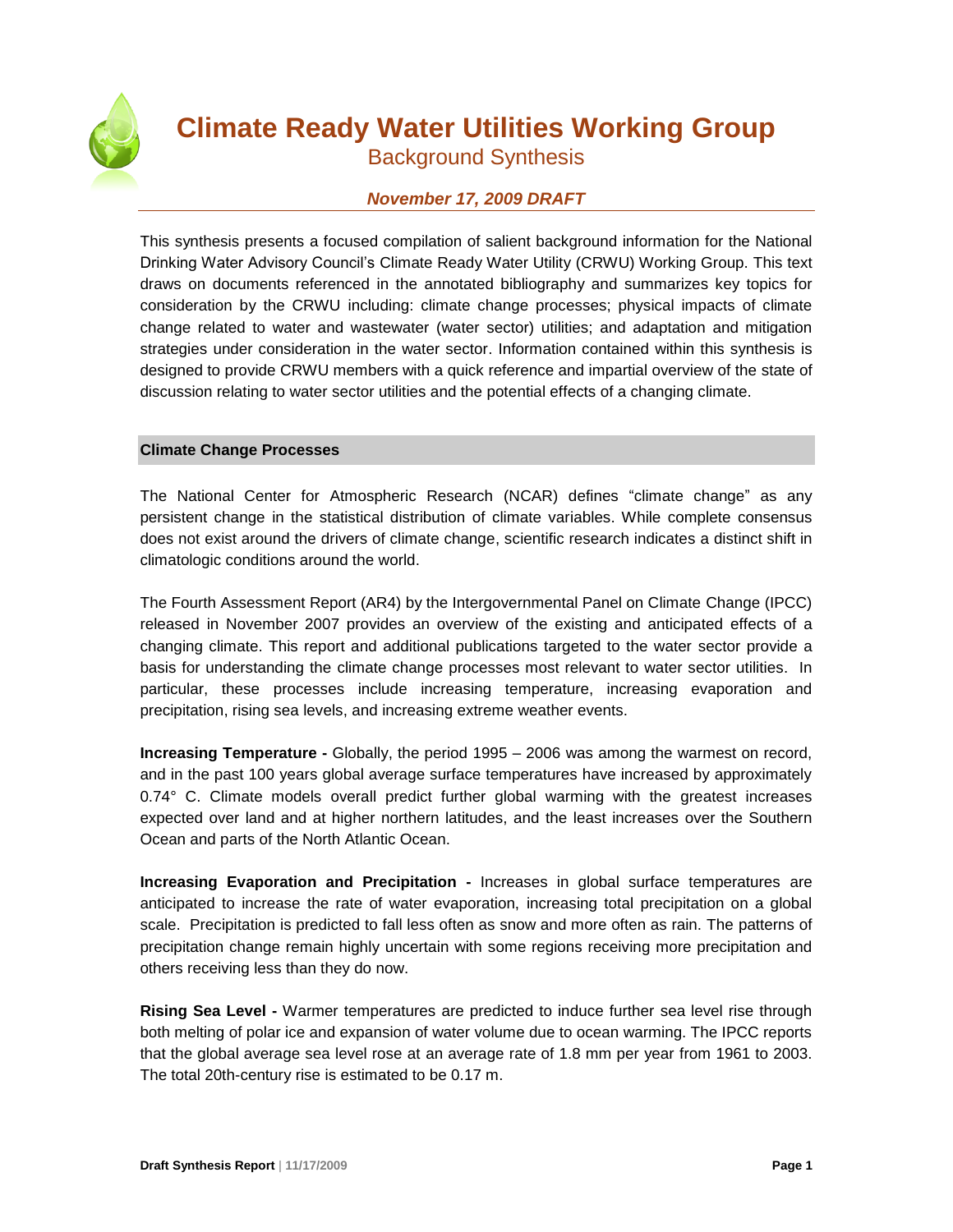**Increasing Extreme Events -** Shifts in the hydrologic cycle are predicted to increase the occurrence and intensity of extreme climatologic events, resulting in more intense and temporally variable precipitation, greater incidence of flooding and drought, more intense tropical storms, and increased wildfire activity.

#### **Impacts of Climate Change on Water Sector Utilities**

Several information sources indicate climate change effects present a number of concerns for the world's fresh water resources. Scientific evidence offered by organizations such as the IPCC indicates that climate change will impact water supplies by: increasing the variability of temperatures and precipitation, increasing the frequency and severity of storm events, and raising sea levels. Several recent reports (e.g., AMWA's *Implications of Climate Change for Urban Water Utilities* and NACWA's *Climate Change: Emerging Issues for Clean Water Agencies*) have explored and articulated the potential impacts on water sector utilities from these climate change effects. The impacts and associated potential implications for water sector utilities are listed below and organized by the three primary impact areas identified by the IPCC.

As indicated across a variety of information sources, exploring potential impacts at a regional or local level must be undertaken with a great degree of caution. This need results primarily from the uncertainty associated with "downscaling" from globally-oriented, generalized climate models and indications that the impact of climate change on water infrastructure will vary greatly according to geographic region. The review of impacts and implications presented below should be considered with these caveats in mind.

#### **Increasing Variability in Temperatures & Precipitation**

- *Potential Impacts (highly variable depending on geographic region):*
	- o Reduced rainfall and runoff in late summer and fall
	- o More rainfall in winter and late spring
	- o Decreased snowpack with earlier spring snowmelt
	- o More rain on snow events
	- o More extreme droughts
	- o More frequent and longer lasting heat waves
	- o Changes in quantity and quality of runoff into surface waters
	- o Reduced aquifer recharge
	- o Increased water temperature
	- o Increased evaporation and eutrophication in surface waters
- *Implications for Water and & Wastewater Utilities:*
	- o Lower summer and fall reservoir levels
	- o Lower summer and fall base flows in surface waters
	- $\circ$  Increased water temperatures may create treatment and distribution challenges (i.e., disinfection, byproducts, and regrowth)
	- o Increased evaporative losses in inter-basin transfers of surface waters
	- $\circ$  Increased difficulty of maintaining minimum in-stream flows in surface waters
	- $\circ$  Lower base flow conditions requiring additional treatment of certain pollutants
	- $\circ$  Need to re-operate water storage systems to adjust to altered run-off regimes and rebalance supply and flood control demands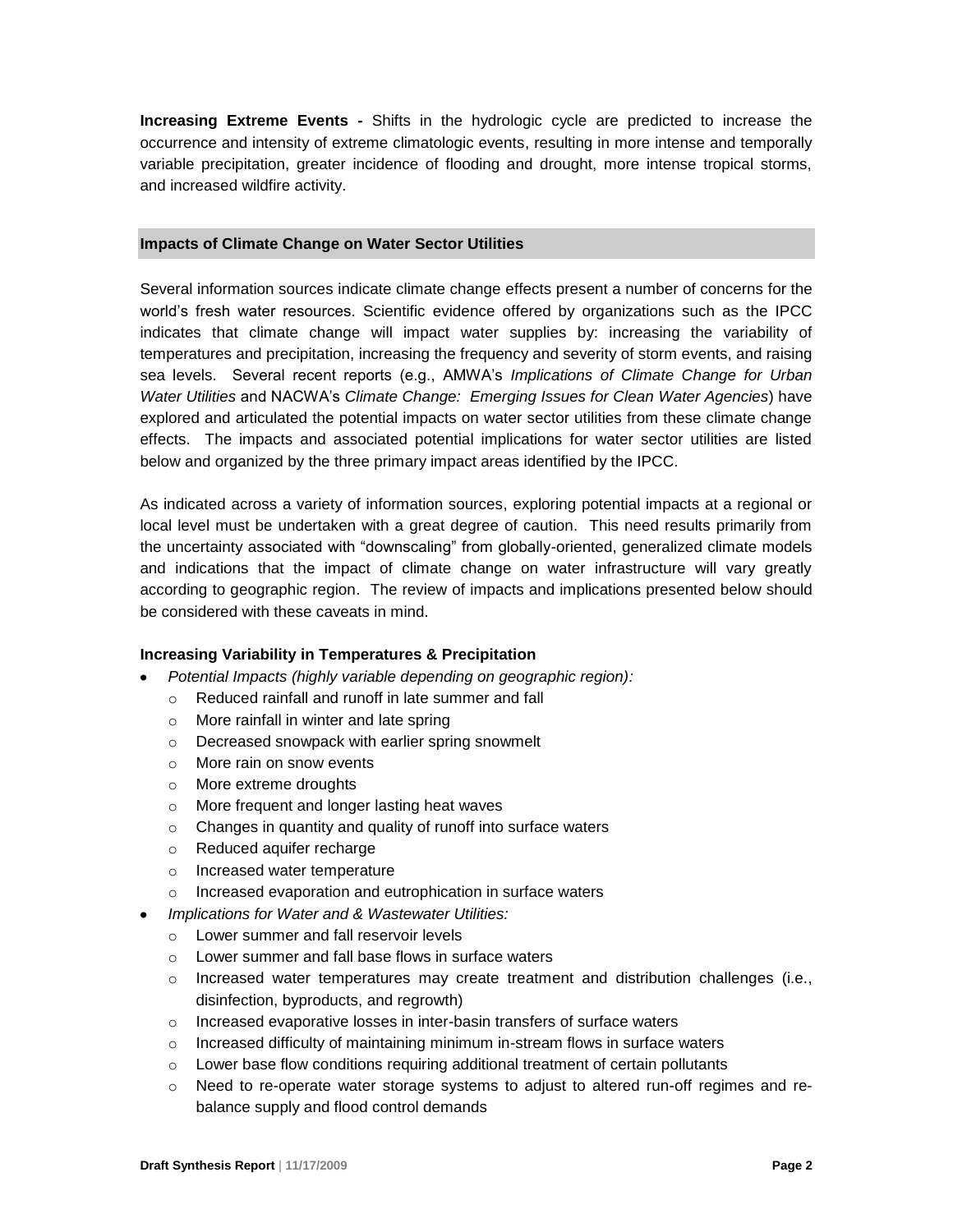- o Potential for increased energy costs and/or decreased energy output
- $\circ$  Warmer water increasing algal by-products, affecting water taste and odor
- $\circ$  Increased water demand by both water utility customers and competing users (e.g., agriculture, environmental, etc.), with peak demand potentially coinciding with the period of most restricted supply
- o Drawdown of local groundwater supplies to meet increased water demands

#### **Increasing Frequency and Intensity of Storm Events**

- *Potential Impacts:*
	- o Increased turbidity and sedimentation
	- o Increased velocity and peak flows of runoff
	- o Increased potential for flooding
- *Implications for Water and & Wastewater Utilities:*
	- o Loss of reservoir storage capacity (e.g., increased sedimentation)
	- o Potential conflicts between water supply and flood control objectives
	- o Risk of direct flood damage to utility infrastructure
	- $\circ$  Potential for increase in CSO and SSO releases and related potential for existing longterm control plans no longer meeting the EPA CSO Control Policy
	- o Increased need for more intensive water treatment
	- $\circ$  Increased risk of flooding/higher flows may challenge the capacity of treatment plants and conveyance infrastructure
	- o Change in the potential increased applicability and desirability of decentralized and "green infrastructure"

#### **Rising Sea Levels**

- *Potential Impacts (applies to coastal areas):*
	- o Increased saline intrusion into groundwater aquifers
	- o Increased salinity of brackish surface water sources
	- o Increased risk of direct storm and flood damage
- *Implications for Water and & Wastewater Utilities:*
	- $\circ$  Coastal facilities may be vulnerable to physical disruption (storm damage) and increased corrosion due to salt water intrusion
	- $\circ$  Water treatment systems may require alteration to address increased salinity

In addition to these "direct" impacts, information sources identify additional "in-direct" impacts that hold implications for water resource managers. These impacts include the following.

#### **Altered Conditions for Ecosystems**

- *Potential Impacts:*
	- o Shifts in the vegetative composition of terrestrial ecosystems
	- o Altered aquatic ecosystems changing the survivability of aquatic species
	- $\circ$  Altered receiving water chemical composition including changes to type and quantity of pollutant loadings (e.g., from flooding)
	- $\circ$  Increase in sediment and non-point source pollution related to larger storm events
- *Implications for Water and & Wastewater Utilities:*
	- $\circ$  Changes in minimum in-stream flow requirements to support aquatic organisms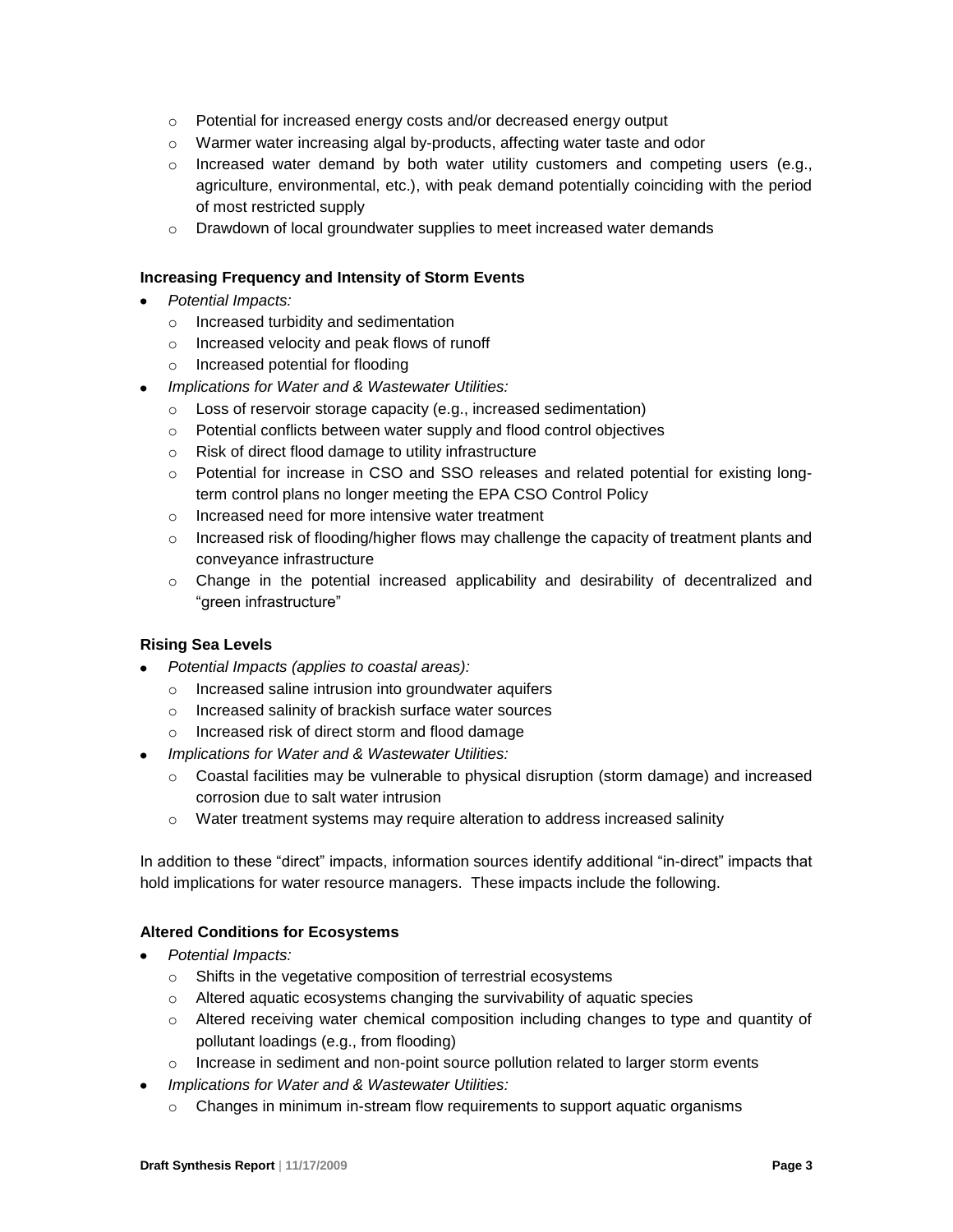$\circ$  Changes in treatment for discharge waters to address altered water quality and quantity

### **Financial and Institutional Impacts**

- *Potential Impacts:*
	- $\circ$  Increased value of water due to increasing demand and competing users (e.g., agriculture, environmental, etc.)
	- o Increased/decreased long-term customer base
	- $\circ$  Implementation of state and federal regulations to control greenhouse gases
	- o Differential impact of climate change on the baseline operating environments of interlinked water resource managers
- *Implications for Water and & Wastewater Utilities:*
	- $\circ$  Shifts in regional population may strain utilities by altering customer base
	- $\circ$  Reductions in revenue and the need for a new rate structure to better reflect the increasing value of water and increasing conflict with competing water users
	- o Increased strain on existing water management institutional relationships

Overall, current and projected changes in climate are seen to hold the potential to reduce water management system flexibility, reliability, and sustainability. These changes are further seen as complicating (and potentially compromising) the ability to strike a balance among key water management system objectives including delivering sustainable water supplies, providing effective flood management, delivering reliable hydropower, and ensuring adequate quality and quantity of in-stream flows for environmental purposes. As succinctly stated in AMWA's *Implications of Climate Change for Urban Water Utilities*, "[T]he net effect of the direct impacts of global warming will be to change the variability of key parameters affecting the quantity and quality of water that would normally be expected to be available at any specific time and place. In addition, the capacity to store water in various forms and the demand for water will be changed."

#### **Water Sector Utility Response to Climate Change**

Uncertainty surrounding the scope, magnitude, and timing of climate change impacts, particularly in the context of regional and local water resource management, poses a complex challenge for water sector utilities and substantially influences current water sector utility climate adaptation thinking. Uncertainty, especially regarding the trajectory of federal and regional greenhouse gas (GHG) reduction strategies, also exists and strongly influences the current water sector dialog regarding investment in GHG mitigation measures. In the context of, but not withstanding, these uncertainties, the water sector has moved ahead with articulating and implementing both adaptation and mitigation strategies.

#### **Water Sector Utility Adaptation Approaches**

A prominent theme across much of the water sector climate change-related literature is the belief that utility managers face an "expanding cone of uncertainty" with regard to the scope, magnitude, and timing of potential climate change impacts on their operations and facilities. The increasing evidence of global warming has not translated into the specificity water utilities typically have depended upon to create their long-range plans, and indications are that reliable, predictive models of regional impacts will not be available in the foreseeable future. At the same time, there is growing recognition that climate change will create different conditions from those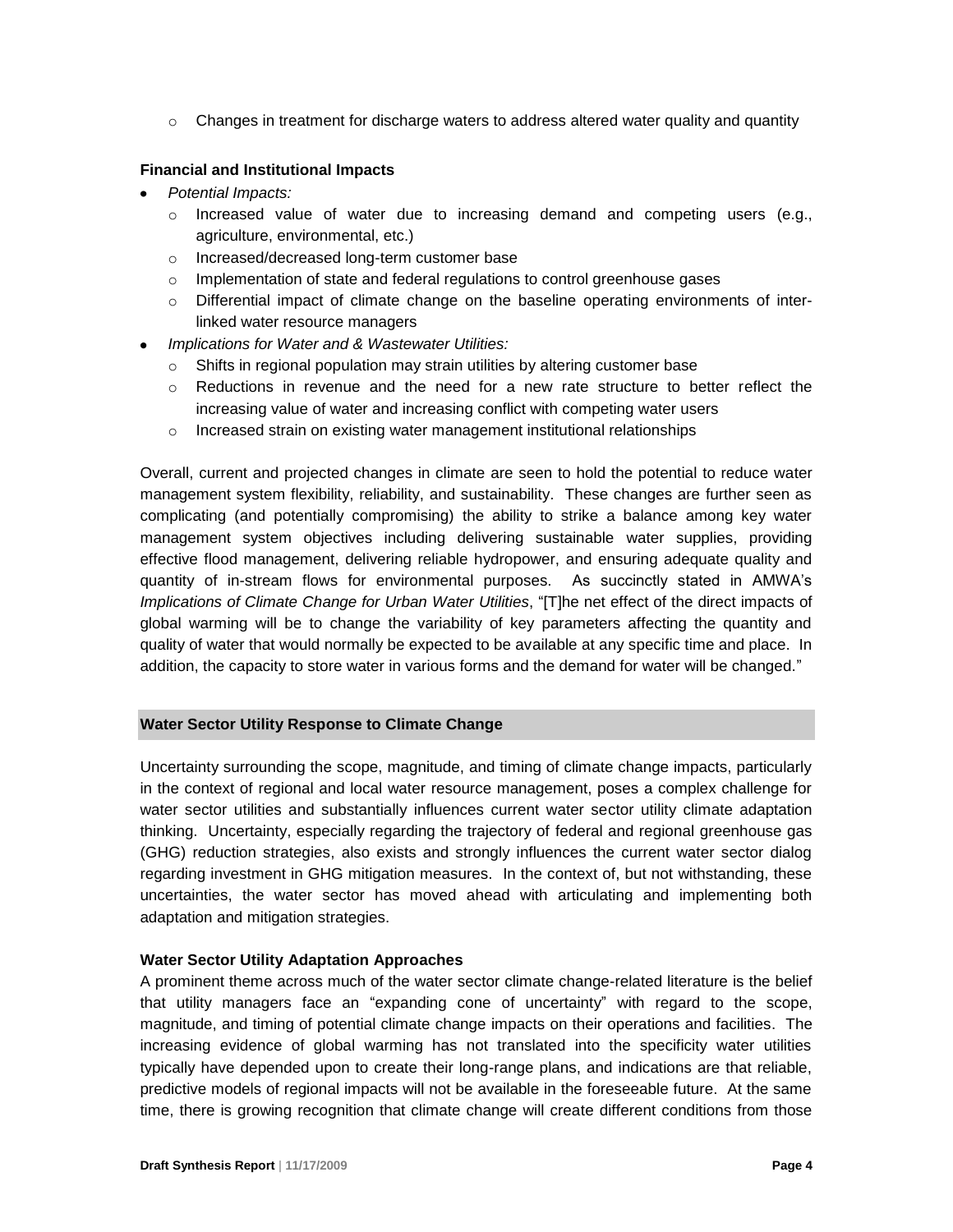for which existing systems were designed, leaving water managers increasingly in a position where they can no longer rely on existing models using historical records. In response, a prominent adaptation strategy has emerged that focuses on "flexible responses" that can accommodate uncertain climate change predictions and address a much more ill-defined future.

The flexible response strategy has a number of component parts that utility managers and water sector utility experts have looked to mix and match depending on existing utility conditions and the sense of immediacy and urgency of local climate impacts. These components include the following:

- *Establishing and Maintaining Climate Science Awareness:* Climate science continues to evolve and efforts to "downscale" global climate models to regional and local conditions continue to provide new information for utility use. In light of this rapidly shifting playing field, utility managers have looked to establish on-going relationships with the scientific community to stay abreast of new developments, maintain access to the latest information, and provide input on areas of needed research.
- *Monitoring Local Climate Conditions:* As a means to more clearly establish and understand localized climate alterations, utilities are expanding and/or focusing their monitoring efforts and using this information to evolve and refine their modeling capabilities.
- *Assessing Climate Change-Related Vulnerabilities:* Climate change vulnerability assessment is used to evaluate the vulnerability of water systems to climate impacts. Two alternative, though potentially complimentary, approaches to vulnerability analysis have been articulated: top-down (quantitative scenario risk approach), and bottom up (qualitative threshold risk assessment). The quantitative scenario risk approach seeks to employ "downscaled" outputs of general circulation climate models (GCMs) as inputs to localized hydrologic and other models to simulate a range of water system component responses to climate change-related watershed variation. Bottom up approaches draw on the general findings of climate research, with utilities identifying system components potentially dependent on the status of key climate variables (e.g., temperature and precipitation) resulting in a preliminary risk assessment based on the professional judgment of experts who know the system and local watershed conditions.
- *Integrating Climate Change Findings into Strategic (or other Long Range) Planning:* An important strategy emerging in water sector climate adaptation discussions is the development of an integrated, diversified water supply and management "portfolio" to minimize overall risk to climate change. To support this approach, utility managers have turned to Integrated Water Resources Planning (and similar approaches) that integrates environmental, socioeconomic, and engineering considerations, evaluates a wide range of water supply and management portfolios, ensures a very broad view of problems, and supports maintaining a maximum degree of system flexibility and resiliency. In this context, utility managers seek to identify "no-regrets" strategies and secure multiple benefits from investments.
- *Strengthening Relationships with Potential Partners:* Integrated regional water management is also emerging as a potentially important strategy. This strategy seeks to bring together multiple agencies and utilities on a regional basis to support a "shared risk" approach that increases individual system flexibility while better coordinating and integrating the needs and resources of interdependent systems.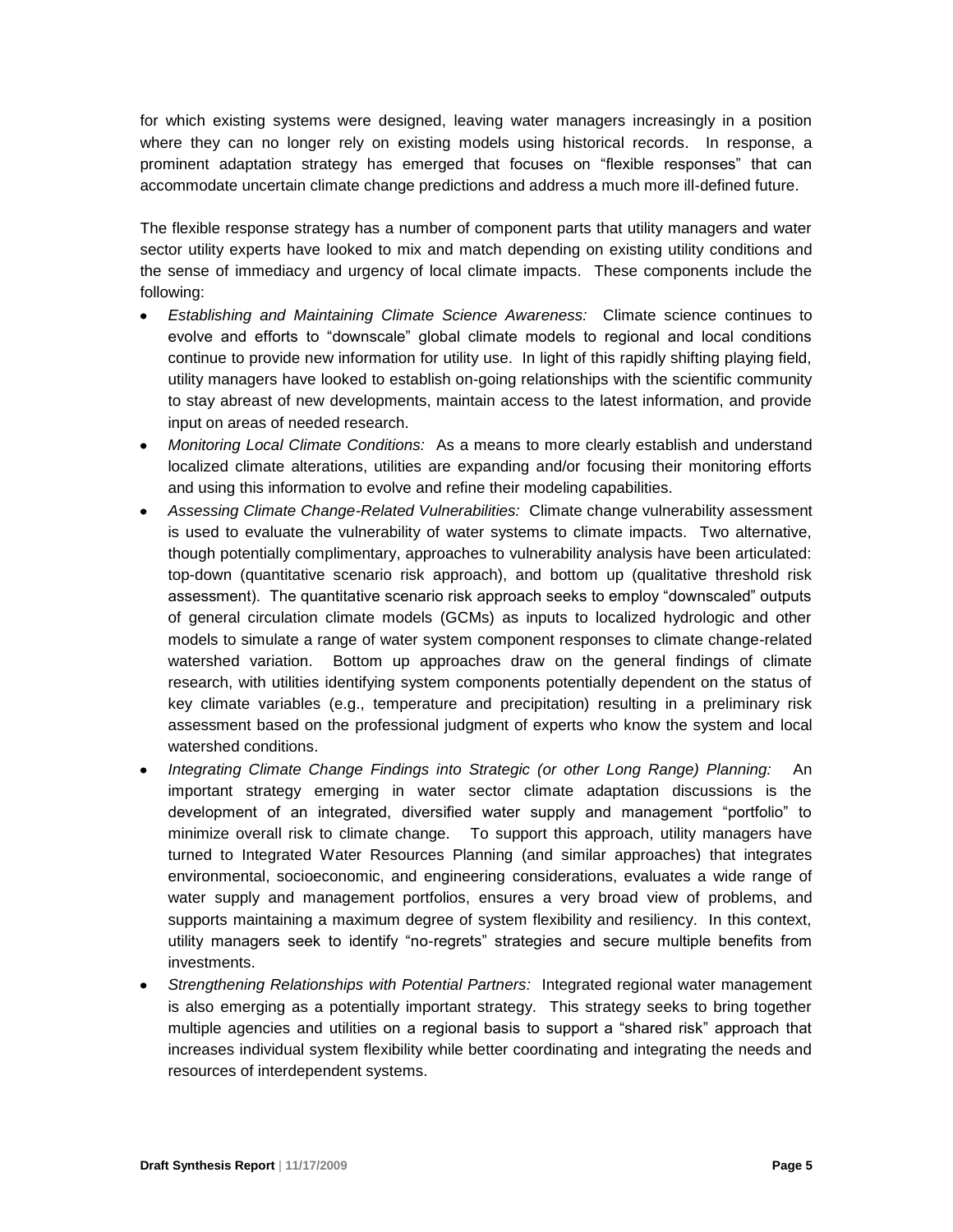#### **Water Sector Utility Mitigation Approaches**

Water and wastewater utilities are considered indirect sources of GHG emissions due to the energy used to transport, treat, and distribute water and wastewater. The US EPA has estimated that drinking water and wastewater services account for three percent of national energy consumption, with associated GHG emissions at about 45 million tons annually.

Water sector utility vehicle fleets directly emit GHGs, while the transportation of supplies such as chemicals to utilities also produces direct GHG emissions. Additionally, wastewater treatment activities are considered direct emitters of methane and nitrous oxide. EPA's 2005 GHG Inventory indicated that wastewater treatment ranks seventh in methane emissions and sixth in nitrous oxide emissions nationally, with wastewater treatment accounting for approximately five percent of national methane emissions. Wastewater treatment carbon dioxide emissions, for emissions inventory purposes, are considered a biogenic gas and are therefore not estimated.

Several information sources also note that certain water sector utility climate change adaptation measures hold the potential to involve more energy-intensive processes with associated implications for increased GHG emissions. For example, utilities have already begun using energy-intensive membrane treatment processes to support water reuse strategies.

Water sector utilities have begun to develop programs to reduce GHG emissions in response to energy cost saving opportunities, a desire to take proactive climate change steps, and/or in anticipation of federal, regional, and state GHG reduction programs. These programs reflect a range of mitigation responses including the following:

- $\bullet$ Developing an inventory of current GHG emissions to determine how much specific operations contribute to the organization's carbon footprint.
- Establishing energy management programs to conduct existing operations more energy efficiently and ensure new investments include examination of GHG emissions potential.
- Reforesting utility-owned land for carbon sequestration.
- Constructing renewable energy projects such as wind and solar power and using water sources for hydropower generation.
- Using biogas as an energy source for on-site process heating and electrical generation.
- Converting vehicle fleets to hybrid vehicles.
- Establishing employee transportation programs to encourage carpooling and use of public transport.

#### **References**

Referenced below are the documents used to prepare this synthesis. These documents can be found within an extensive annotated bibliography located at the following link [http://client](http://client-ross.com/crwuwg/)[ross.com/crwuwg/,](http://client-ross.com/crwuwg/) which includes additional climate change resources relevant to drinking water and wastewater utilities.

Cromwell, J.E., et al., 2007: Implications of Climate Change for Urban Water Utilities. Association of Metropolitan Water Agencies, Washington, D.C., 18pp.